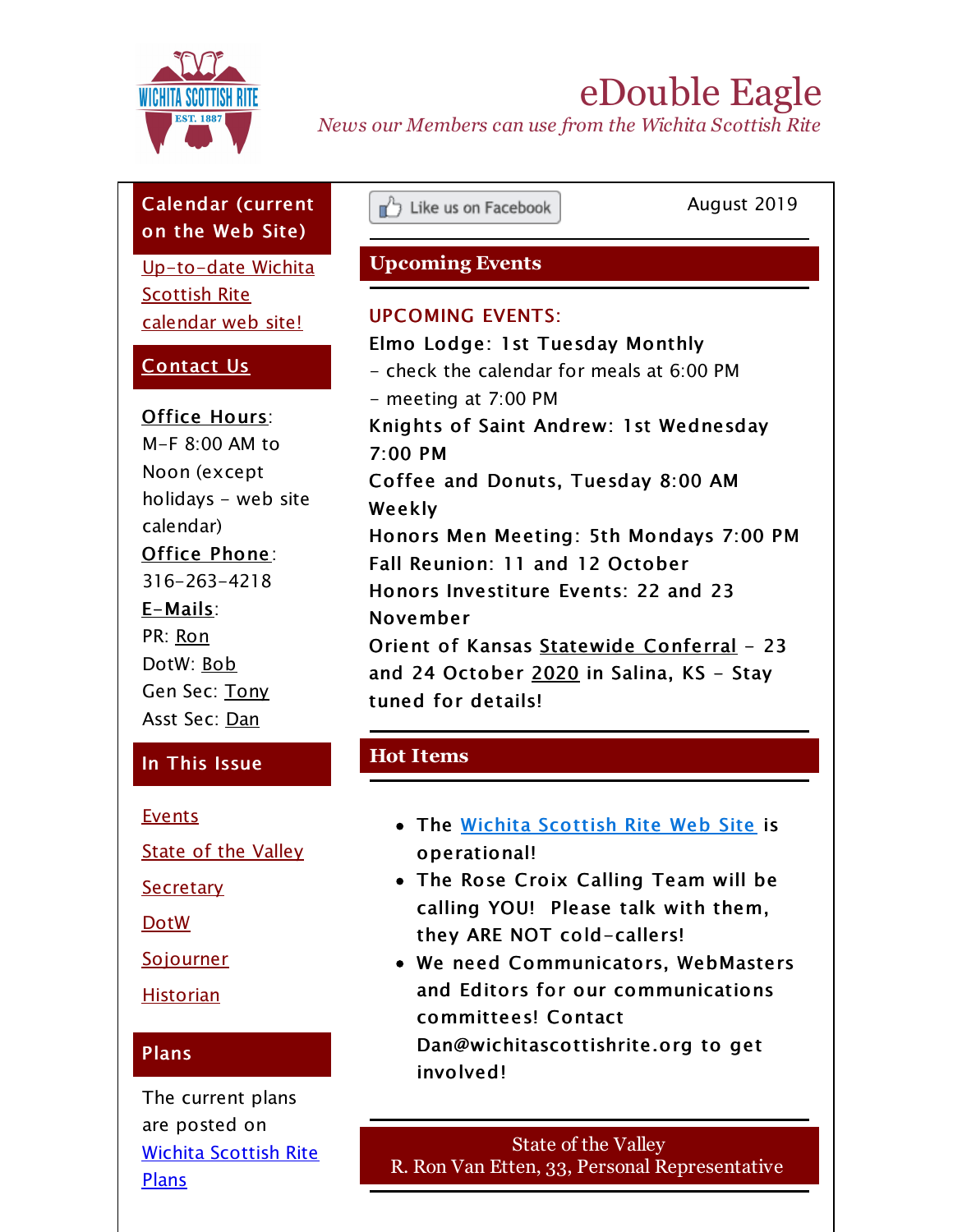#### Brethren,

For those who do not know me, I am Ron Van Etten. In April Illustrious Hugh Gill, III, 33 ̊, SGIG in the Orient of Kansas appointed me to the position of Personal Representative in the Valley of Wichita. I was very pleased to accept the position and will do my best to serve the brothers of the Wichita Scottish Rite and the fraternity. Prior to accepting this position, I was a Trustee and Director of the Work. In order to accept the position of PR I felt it necessary to resign from those positions. I have appointed Illustrious Brother Warren Rensner, DDS, 33 to fill my unexpired term as Trustee. I have also appointed Brother Bob Talbott, KCCH,  $33<sup>°</sup>$  Elect as the Director of Work. Both have been dedicated to Masonry and the Scottish Rite for a long time and I know they will do a great job for us.

We have also hired Dan Anderson as the Assistant General Secretary. Dan's function is to help get us caught up on a lot of paperwork and administrative clean up that needs to be done. He is also making numerous phone calls in order to update our membership records.

On another front I would like to give everyone an update on where we are with the building. I am sure you all know that the building was sold in February to a group called TempleLive. They are in the entertainment business and plan on doing various shows in the building. They are still in the process of deciding what changes they need to make to accomplish that task.

The Scottish Rite offices remain where they have been for decades. Part of the contract with TempleLive is that they will provide us with office space on the north end of the second floor of the building. So far that has not happened, but the process is evolving. There is still a lot of "stuff" on the second floor that they need to move prior the new offices being built. We have sorted through the items we needed to keep, i.e. costumes, props, etc. in order to put on our degree work and the honor ceremonies.

We are also in the ongoing process of determining what our income and expenses will be now that we no longer have the burden of taking care of the 'event venue' business.

My Brothers, we have spent so much time the last several years on building issues that the fraternal issues have taken a back seat. We are trying to remedy that situation. If any of you have ideas on ways we can improve fraternal relations, please let me know. I would very much like to visit with you. I can be reached at [ron@wichitascottishrite.org](mailto:ron@wichitascottishrite.org) or 316-259-3632.

**Fraternally** Ron Van Etten, 33° Personal Representative

> General Secretary Tony Nelzen, 33

### **Brothers,**

I have been asked to write a short article each month for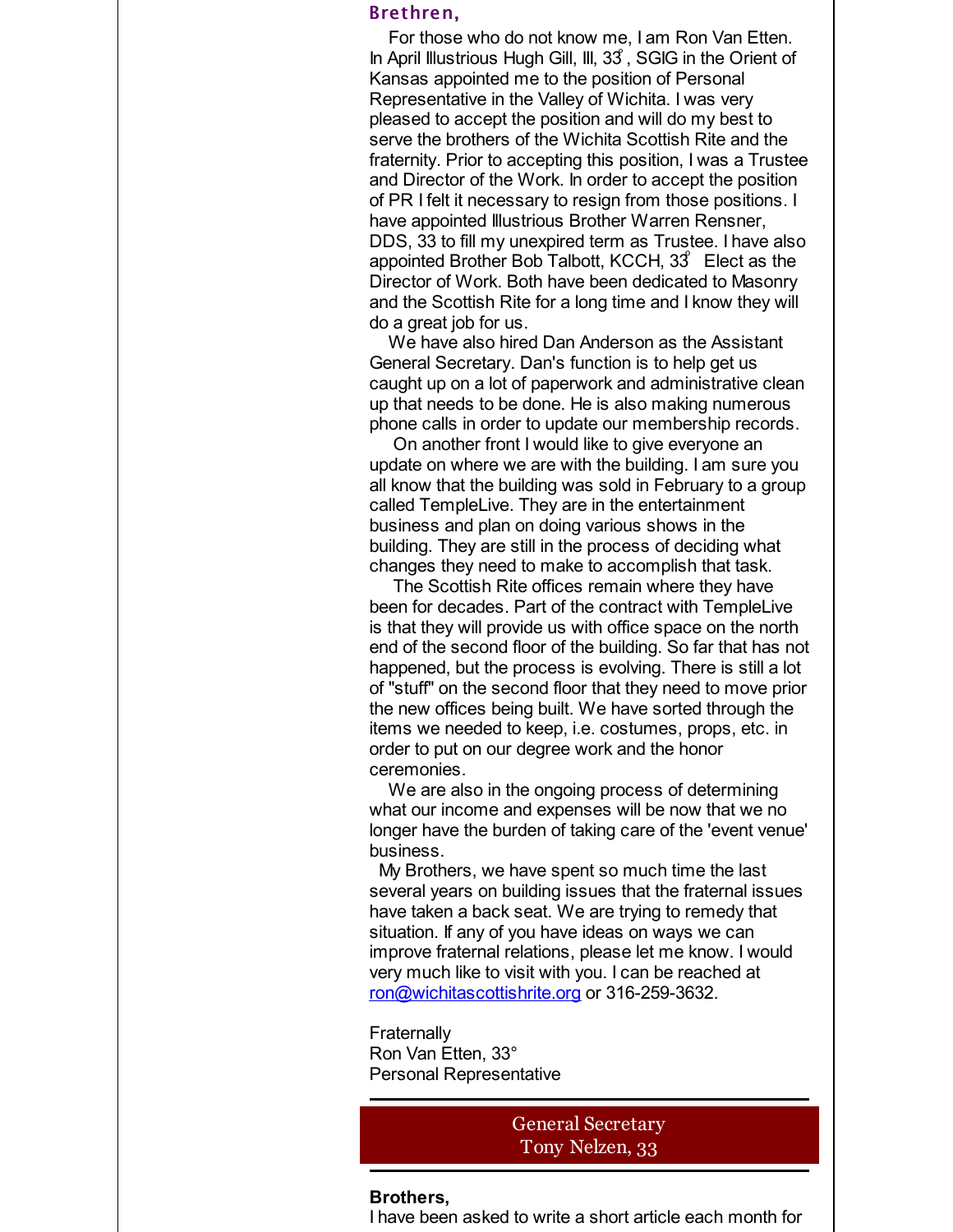the newsletter. I will assure you that they will be short.

I had a chance to peek at the article that Brother Ron Van Etten wrote for this month before I started to write mine. I whole-heartedly agree with Ron. We now have a great opportunity. The weight of figuring out how to pay ever-climbing utility bills and repairs is now gone for the next 10 years. That doesn't mean we don't have to plan for year 11 and beyond. The Wichita Scottish Rite can now focus on members, building membership, and what our role in the community will be.

With the sale of the building I am now the facilities manager for the new owners, TempleLive Wichita. That job is a full time one. I am continuing as General Secretary but with the help of Brother Dan Anderson, 32° as Assistant General Secretary. We will be tag-teaming some of the responsibilities which include attending Scottish Rite Club meetings. If any of you are interested in going to any meeting or event with us just call the office. The Scottish Rite is a fraternity and it needs everyone to make it work.

Tony Nelzen, 33° General Secretary

### **Director of the Work**

### Fall Reunion and Honors Conferral

Fall is coming quickly upon us and with it a very busy time for the Wichita Scottish Rite. From a Degree and Ceremonial standpoint there are two key events that everyone should have on their calendars.

The Fall 2019 Wichita Scottish Rite Reunion is scheduled for Friday evening October 11<sup>th</sup> and Saturday October 12<sup>th</sup>, 2019 in the auditorium of the Scottish Rite Center. Cast and crew have been notified *however we* still have both speaking and non-speaking parts available. We can always use assistance with wardrobe, cast check-in and Director Assistants. Each and every role in the Reunion is crucial to bringing the Scottish Rite Masonic Experience to the new Brothers and I pray you would consider continuing or even expanding your current involvement in the upcoming Reunion.

The Biennial, Statewide Honors Conferral is scheduled for Saturday November 23, 2019 at the Wichita Scottish Rite auditorium. There will be a Reception Friday evening November 22, 2019 from 7:00pm - 9:00pm at the Wichita Scottish Rite Center, as there have been in recent years.

Check your e-mail and the next issue of the Double Eagle newsletter for detailed schedules for both of these events.

### Two parting thoughts:

1) I hear some Brothers infer (if not outright say) that they don't understand the Scottish Rite degrees they have taken and are not sure where they fit in. There is only one way to resolve that  $-$  get involved. If you are unable or unwilling to participate in the degrees, then attending to witness and understand the beauty in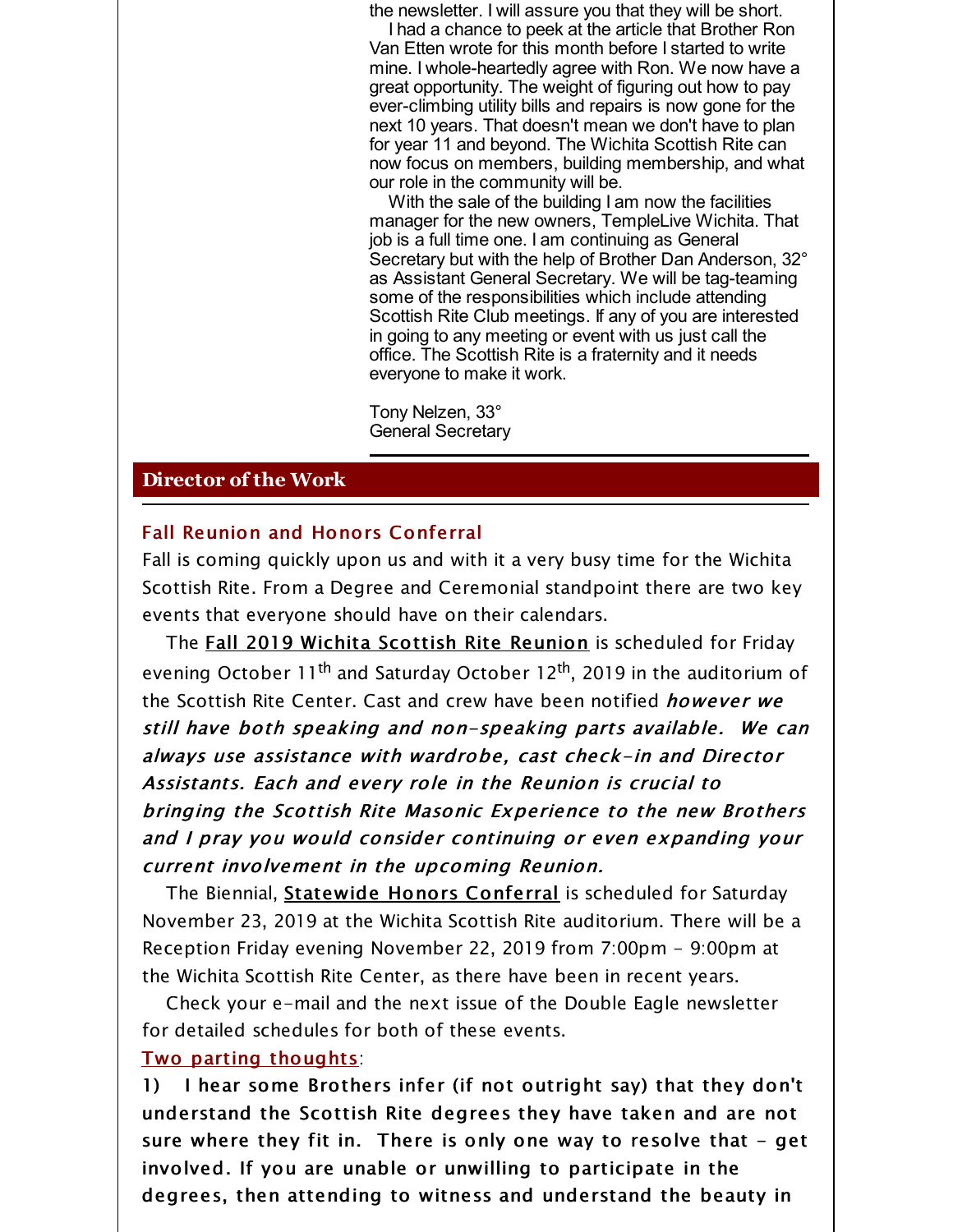these degrees is the key to learning the Rite and how you can become an integral part.

2) As Brother Kevin Crowley has relocated, the Wichita Scottish Rite is now without an official organist. If you are interested or know of anyone who is, please contact me or the Scottish Rite office.

Bob Talbott, 32° KCCH Director of the Work

### **The Sojourner's Corner**

#### Introduction

I am Dan Anderson, originally from Montana and came to Wichita, by a very circuitous route, from Colorado 12 years ago as a Project Manager at Spirit. I have since retired from the US Army. Yes, I am a Colorado Mason - still! I am active in Pyramid #451, Kansas Lodge of Research, Hutchinson York Rite, and Wichita Scottish Rite (and a few others!). And as Brother Charlie Hill, I am at Cowtown Museum presenting Masonry to about 10,000 visitors per year.

Masonry to me is a fraternal body who learn, study, teach and execute a set of ethics, morals and philosophy using a peculiar school of symbols types and archetypes. As a group we influence ALL [family, friends, business associates and community] around us through our actions, words and deeds.

As Wichita Scottish Rite Masons, I see our mission to act as a cohesive, effective organization to use the lessons of Scottish Rite Freemasonry to influence our community in a positive manner for the betterment of all citizens.

We are not a building. Ask the brothers of the Hutchinson Scottish Rite Club. I am a student and teacher of symbology in Blue Lodge. I have written two published essays which are linked here [\(2018\)](http://r20.rs6.net/tn.jsp?f=001aPJp0zIGhYhUb4mFIddgvlmwvcwTERsfc1_1EobuA-MzzB66UCfiu60vBj3dcm60BSTSoa022_9r4Ru7RBz5RRmifcRh5iWw3iz2wJmzVf1mbScpKPgQ-1b8meCelth6v3V41tvQvkZ-v_BCpeyKBxewvsBonDPUpXNgfD9wrZLrEIqGXXHGdqO9-LRyzmJA7gvHk_wU4ga26YXrWofdDcoLxr6pYt3oWmVpnV0B_uupctzTiOcTAQvujxUrDHLJpr8ErzAMhlQ=&c=&ch=) and here [\(2019\)](http://r20.rs6.net/tn.jsp?f=001aPJp0zIGhYhUb4mFIddgvlmwvcwTERsfc1_1EobuA-MzzB66UCfiu60vBj3dcm60zAyKe2TYPhXm89NP8hPiu71ifXuHE2gJsw9yRIVWJI8c2Y0-bF14kA8vZEEN2MMwGxoTs8EVmvLCRrA2v3dd-v39UiEOdo7Grj7rOC1bPmGIC_5Zmm5gFQXHhB5R3e4hpKiU06ChmftmmAoRLgdFR3sRV6pZ1zI5W71arV75V-kY6E1YEFiDVhT2RagCy8fe&c=&ch=). This may help you understand where I am coming from.

I wrote the WSR and Rose Croix Plans for 2019-2021 - yes, it is hard to read (maybe worse than Morals and Dogma!) but there is a LOT of business planning in there! And challenge! Blame the Army for my writing style! Send me your comments and suggestions - and acceptance of the challenge to make these plans come to life!

I was 'rewarded' as the new Assistant Secretary and Plan Manager! Some of my initial goals are to rebuild the WSR Web Site, establish and maintain the RC Calling Team, updating the Sentinel database, revitalize the eDouble Eagle, and make ConstantContact (our automated e-mail distribution system) start working for us - the members! When I get the Calling Team, Web Site and eDouble Eagle functioning I will be transitioning these to WSR Committees (yup, see the WSR Plan!).

As SW of Rose Croix I am developing the Internal Communication Committee. The Calling Team is being built. The Newsletter Team will be getting the eDouble Eagle. We desperately need volunteers interested in calling and newsletter work! Yes, we can teach those willing to learn! And 'Thank you!' to our two Calling Team members - Br. Nate Nelzen and Br. Charlie Belew, please talk to them when they call!

Dan Anderson, 32° Assistant General Secretary SW Wichita Rose Croix Sojourner

Monthly Article 19<sup>th</sup> Century Scottish Rite Answers for the 21<sup>st</sup> Century -4<sup>th</sup> Degree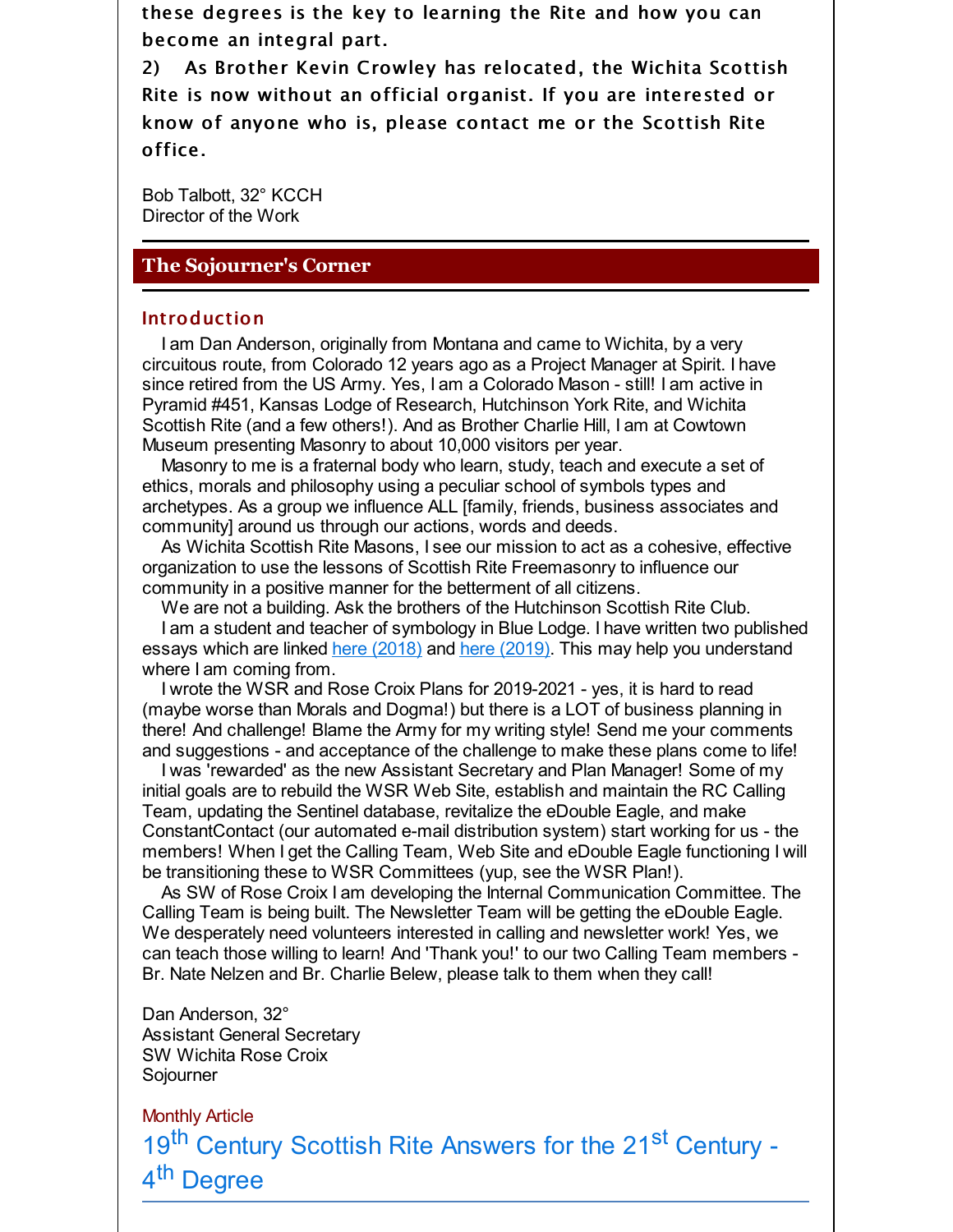### **Foreword**

I want to see what our Rite says about what we face in 'today's' problems and situations. I also want to make this a long-running series. Someday, maybe, it will become a book. Therefore, we can call this a serialized book in the tradition of many of our Masonic scholars. Today I am just a student searching for Light and the Word, sharing what I find.

There are MANY articles and books written that expound on this question. However, I want to limit my initial discourse to allow others to bring their view, experience and expertise into what I hope is a long-running dialogue. I welcome those insights! Therefore, I have purposely limited MY initial sources to:

- "Magnum Opus" by Albert Pike, written about 1857; Electronic Book edition information: "Magnum Opus" by Albert Pike, 33°; Sovereign Grand Commander, Ancient and Accepted Scottish Rite of Freemasonry, Southern Jurisdiction, USA; distributed byLostWord ([www.Iostword.com\)](http://r20.rs6.net/tn.jsp?f=001aPJp0zIGhYhUb4mFIddgvlmwvcwTERsfc1_1EobuA-MzzB66UCfiu55TQmLFFpxCO3T855YyOA4FFODF_9zQCJTQn63u6L1i2qoPQQglOqMhFjiEAeT524C9ghXWOowS-BSoNV6LGvHY4b6XSK1vI38o7MGb_t_16h4hNTeouTQ=&c=&ch=); e-book edition published by Cornerstone Book Publishers (www.cornerstonepublishers.com), Lafayette, LA; Copyright 2004 by Cornerstone Book Publishers; All Rights Reserved; ISBN: 1- 887560-33-5.
- "Morals and Dogma of the Ancient and Accepted Scottish Rite of Freemasonry" by Albert Pike; initially published by L. H. Jenkins Dec 31, 1871. I have used a digital copy of a book published 1873 available from Google Books at [https://play.google.com/books/reader?id=cMtJAAAAMAAJ](http://r20.rs6.net/tn.jsp?f=001aPJp0zIGhYhUb4mFIddgvlmwvcwTERsfc1_1EobuA-MzzB66UCfiu55TQmLFFpxCV6m9563tf_Yp_GAYEHo0gFu-6nM1QI4I1x1xZwFAsIJW63IESOR7ORS4YNkFluUQyct7gVHFiedLvJN03E_yIjNIdaBEx5lNl9HZFK0BpmAcJ5YuSeiHvhProI0h7cV6-GrNPYirpBPd3EuObZMTA8ZuxUiDdfQr&c=&ch=) accessed on 11 August 2019.
- "Clausen's Commentaries on Morals and Dogma" by Henry C. Clausen, 33°; Sovereign Grand Commander, Ancient and Accepted Scottish Rite of Freemasonry, Southern Jurisdiction, USA; sixth printing March 1985; LCCCN 74-81092.
- "A Bridge to Light" by Rex R. Hutchens, 32° KCCH; The Supreme Council, 33° Ancient and Accepted Scottish Rite of Freemasonry Southern Jurisdiction United States of America; 1988; LCCCN: 88-63345.

Remember, these are ideas I found in the degrees! As with all Masonic degrees, there is so much more to learn, to ponder, to discuss and to share. The strength of Masonry is in that intellectual, ethical, moral and philosophical journey with other Brothers! I hope this may be a light to show each of you a path of study and contemplation, returning often to the sources - the Scottish Rite Degrees.

# **The Fourth Degree - Secret Master**

# **From "Magnum Opus"**

The symbology of the Lodge is subtle, but as always very deep. The letter "Z" is introduced. In the Sanctum Sanctorum sits King Solomon and Adonhiram, the sole Warden. There are no tools, since this degree is immediately after the death of Grand Master Hiram. The brothers wear mourning aprons and gloves.

## **Opening:**

In opening King Solomon states "... in our sorrow we must not forget the demands of duty."[1] The Lessons are "Secrecy, Obedience and Fidelity."[2] Although the Master is the leader, he is still equal to all other Masons and in the eyes of God. Life, and our duty to others still living, demands that we continue to do our duties in all situations even the most trying.

### **Reception:**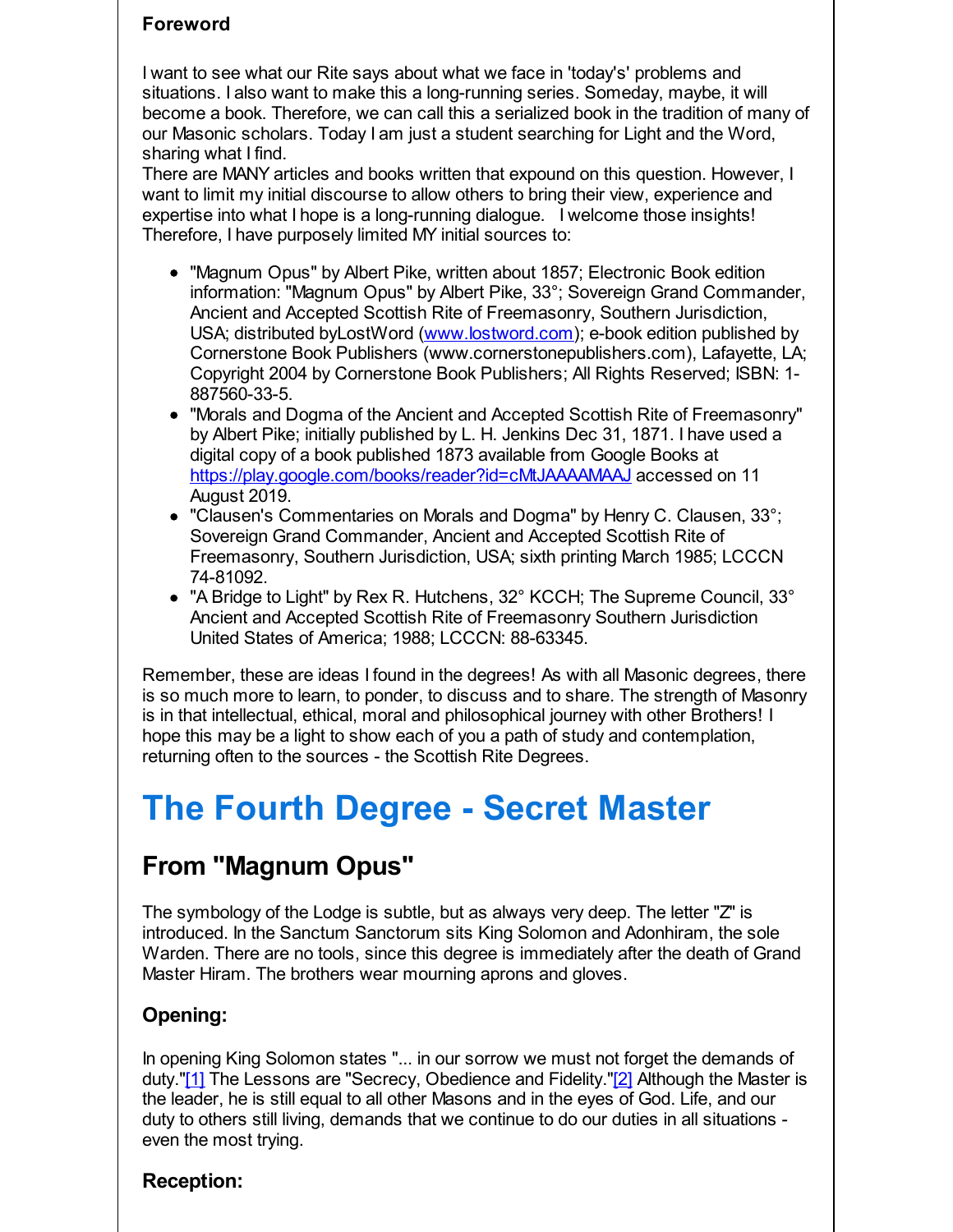Secrets, or confidences, must be kept or honor lost - relates to today's social media, mass communication. Do not worship any image - such as money or fame. Do not use foul language. Honor your promises. Follow the commandments of your Faith. A Secret Master's duty is to work. That Masonic work may not be rewarded to him, but it will be to others.

### **Presentation:**

Duty leads to Truth. Continue your journey for the Lost Word. You are on the right path to do you duty, find Truth, and with it, the Lost Word. Darkness of the soul, error and ignorance are the enemies of Light and Knowledge. Workmen are on equal to all men, no matter what rank. Prepare to command by learning to obey. The contest in every man's soul is between Light and Darkness, Good and Evil, Truth and Error. All men struggle with these. Masonry's aim is to aid Brothers to win that fight - to gain and spread Light, to do Good as he sees it, and to seek and speak Truth to all power. Energy, perseverance, honest intentions and pure motivations will overcome all obstacles.

### **Lecture:**

"Knowledge is the most genuine and real of human treasures ..."[3]. In knowledge's Light, men and their souls grow to true maturity, influencing and enriching those who follow. Books are the vehicles of our thoughts and ideas through all time. Those who record their thoughts are echoed to all who read those books, and those who reference them, through all time. To learn, and then to teach what is learned is noble and the worthiest work of mankind. Do good - in work, deed, thought, study, writing, conversation. Do not expect a reward of any kind for yourself. You may not be there or even alive when that good is harvested. Someone will harvest that good, and grow better because of it. Secrecy of rituals and recognitions are imperative for many reasons, but especially to help identify imposters who want our assistance improperly. Laws emanating from and protecting the People are the most just, and must be supported. Unjust laws emanate from the mob or from a despotic power of any kind. They are contrary to the laws of our Religious Faith, and restrict rights of man, free thought, free speech, or free conscience. Those laws are to be rejected and changed. Do not let the mob mentality or 'group think' or fad influence your conscience. Conscience "... must be taught by God, conducted by reason, made operative by discourse, assisted by choice, instructed by laws and sober principles."[4] Mankind's implementation of imperfect justice and equality in an imperfect world lead to good but imperfect laws. The best we can hope for in this situation is "... law for the greatest good for the greatest number."[5] Those who do not follow their Masonic Oaths will probably be "... false to his family, his friend, his country, and his God."[6] Fides servanda est - "Faith must be observed. An agent must not violate the confidence reposed in him [or her]."[7]<sup>,</sup> [8] Keeping your word is a primary duty at all times. The priorities in life are to your God, your family, your friends, your country, and (finally) to Masonry. Masonry is multifaceted and meets many needs. There is not just one flavor of Masonry. It provides support for all age groups, economic strata, nations, and faiths.

# **Closing**

Our duties include charity and benevolence. We are to care for the sick, the widow and the orphan.

# **Albert Pike - "Morals and Dogma"**

Pike starts out pointing out that the allegories presented in the first three degrees may seem rude, incomplete and confusing for many reasons. More study is required to understand those lessons. The Scottish Rite degrees are a step to build on that ancient foundation. There are many sources that must be used to understand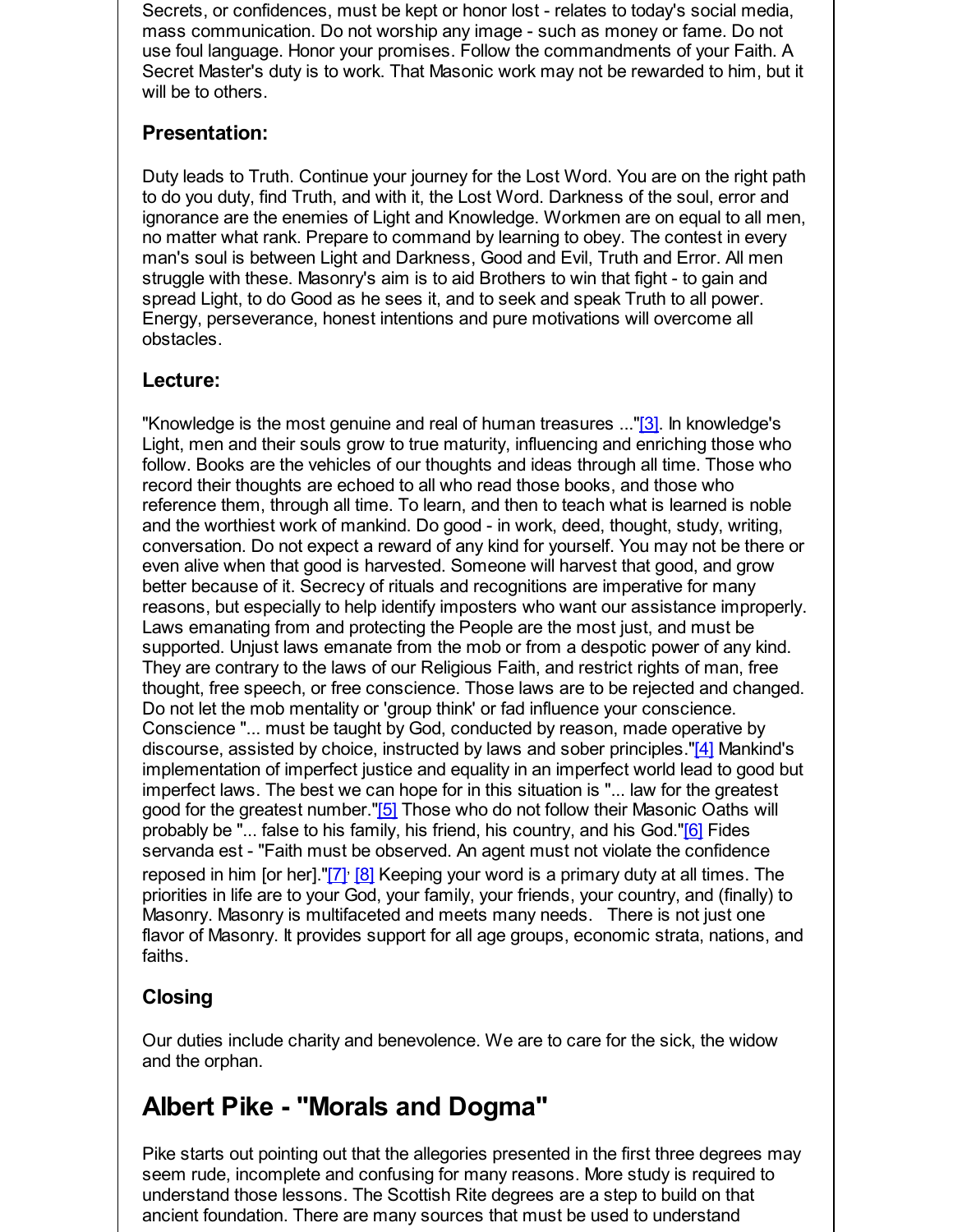Freemasonry - this book is not the source book, but essentially a study guide! Masons must "... read, study, reflect, digest and discriminate"[9]. To emphasize this, Pike states "Knowledge is the most genuine and real of human treasures; for it is Light, as Ignorance is Darkness."[10]

Recording our knowledge in print (books, articles, etc. on paper or in electrons) is more likely to make our name and influence last for decades if not centuries.[11] To learn is necessary for a noble soul, to teach that knowledge is the culmination of a good life.[12]

"To attain the truth, and to serve our fellows, our country, and mankind - this is the noblest destiny of man." If you are not ready to devote your life to this objective do not go any further. Scottish Rite Masonry is not for everyone. It is hard work - in so many ways.[13]

Keep the secrets of Masonry and Masons. That secrecy will protect you from imposters' demands, destructive rumor mongering, and illegitimate laws.

Man's laws are imperfect in justice and judgment. The best of man's laws support the greatest good for the majority.

Keep your word, especially to God.

"Fides servanda est : Faith plighted is ever to be kept ..." $[14]$ . Be faithful to your family in all relationships, to your friends, to your country, and to Masonry.

Masonry has many facets supporting many needs of all men.

"A Freemason, therefore, should be a man of honor and of conscience, preferring his duty to everything beside, even to his life; independent in his opinions, and of good morals; submissive to the laws, devoted to humanity, to his country, to his family; kind and indulgent to his brethren, friend of all virtuous men, and ready to assist his fellows by all means in his power."[15]

# **"Clausen's Commentaries"**

Truth and knowledge are the most genuine of treasure which are to be guarded by secrecy, obedience and fidelity which are emphasized.

King Solomon follows Masonic duty by first burying Grand Master Hyram's body, then completing the Temple, and finally judging the assassins. The example of Sir William Osler<sup>[16]</sup> is presented to bring the lessons into focus. Then we are challenged with powerful questions of existence emphasizing the immortality of the soul.

# **"A Bridge to Light"**

Hutchens the highlights the duties, lessons and important symbols and adds a critical reflection about leadership. We are introduced to the Kabalah and the letter "Z". The emphasis is that this is the foundation degree of the Scottish Rite system. We have passed from the Square of earthly things to the Compasses representing spiritual things. We are teased with concepts from Pythagorean Numerology, Dualism, the Ra religion of Egypt and the Kabalah. Then the demands of leadership and command are introduced and the requirements of study, silence, obedience and fidelity are echoed and emphasized.

# **Personal Comment - analysis and editorial**

- Duty is the core of Masonry. It must never be neglected. It is often quiet, mundane, and unrecognized but must always be done to the best of our ability.
- Secrecy protects us from gossiping and imposters including cowans. Cowans are all who do not use the cement of Brotherly Love, whether they have gone through our degrees or not. And imposters today are as visible as ever! Wearing Masonic jewelry because it is pretty or because 'Grandpa wore it" are examples. Claiming membership in a clandestine organization such as the Grand Lodge of Co-Masonry in Larkspur, CO is another. Lack of secrecy, which is the spreading of personal and/or confidential information by 'loose talk' to those do not need or deserve that information, is destructive. It is often tinged with ignorance, malace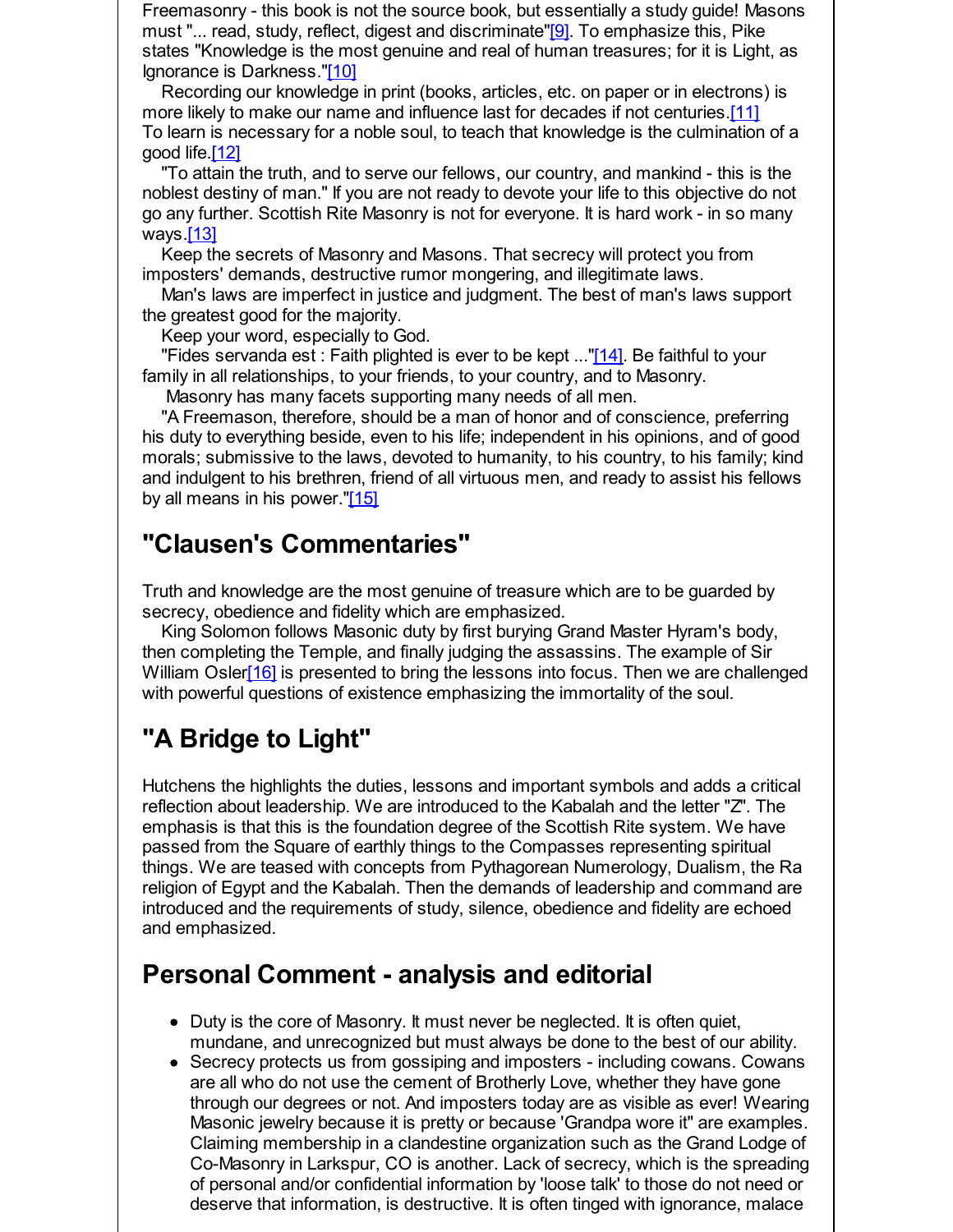and hatred. It is gossip mongering and rumor spreading. The violation of secrecy is unmasonic conduct.

- The subtly presented act of passing from the Square to the Compasses also leads us to many deeper concepts. We move from the Masculine to Feminine concepts, from Building to Creating, from 'what is' to 'what will be'. We must remember that Creation demands the complementary Destruction. We are moving from the alluded incomplete Blue Lodge degrees into the building on that foundation of a new, miraculous creation. Some brain cells may get hurt, and long hours will be spent in studying and teaching our Art.
- There is equality in Masonry. The exemplar in my experience is Br. Darren Kellerman, the Past Grand Master of Kansas who gently insists on being introduced as "Brother".
- Good work is often quiet and productive, but builds the foundation for great works and events by others.
- Learning and study lead to teaching and writing which in turn lead to the closest we can be to immortality in this world.
- Keep your word in all things.
- There is the question of Adoniram is this one character, or two? Or is there a third Adoniram?!? Further research leads to the concept of Adonirom being two words - 'Adon' meaning 'Lord' and Hyram! There is more to study here!
- Clausen's questions of existential lead to an answer of what we are. Hutchins and Pike tell us where we are going and start us on that road of knowledge and growth. Do you agree with these views?
- There is a continuity of ideas in our four sources. This is impressive since one was written after the Morgan Affair and before the American Civil War when division was growing in the USA, one was written after that Civil War and Reconstruction, one was written in the social chaos of 1970's America, and one written at the end of the re-building and re-evaluation period of American history. These were all periods of social change in the Southern Jurisdiction when Masonry was the most needed. Can you feel a shift from personal study and interspection to group instruction by (stamp my foot) emphasizing the answers, resulting in less personal involvement with more mass direction?
- Masons, in order to grow and thrive, must have a Masonic job! Give a Mason a job (title) with nothing to do but 'sit in the corner' as see how long he stays active - let alone a member!!!! Far too often we give lofty titles and leave the 'real job' to the Secretary!!!! How unfair and destructive to ALL, INCLUDING THE ORGANIZATION! That is why so many of our organizations are dead or dying the officers 'sit in the chair' and get the title while the secretary 'runs' it all.

[8] Black's Law Dictionary, 7th Ed, Bryan A. Garner; https://books.google.com/books? [id=rKpXDwAAQBAJ&pg=PA1637&lpg=PA1637#v=onepage&q&f=false;](http://r20.rs6.net/tn.jsp?f=001aPJp0zIGhYhUb4mFIddgvlmwvcwTERsfc1_1EobuA-MzzB66UCfiu55TQmLFFpxCXLXJBn5Qas1Uxu8y8xKPAPpMBrAexXRBma4Ro1TrBUJOc2MzKlJHNmaL42MW7ZmnF1_Od0DRVrBB4XYT2_dDp3nCOBaeypbLfGoG425gjbkynLGNub9ccUOESo1jACY_HKwHV3g_lu2AYAPpsJSlA-OaJuVlFMZhNA6ZCf4koqhYwFBCuRaWZDdAGttPSr2mY_AbJrf5MAhtsbnxm46n_v3OiHMzMQWm&c=&ch=) [11 August 2019]; page 1637.

[9] Morals and Dogma page 107.

- [10] Morals and Dogma page 107.
- [11] Morals and Dogma pages 107-108.

<sup>[1]</sup> Magnum Opus page 2

<sup>[2]</sup> Magnum Opus page 2

<sup>[3]</sup> Magnum Opus page 9

<sup>[4]</sup> Magnum Opus page 11.

<sup>[5]</sup> Magnum Opus page 11.

<sup>[6]</sup> Magnum Opus page 11.

<sup>[7]</sup> Black, Henry Campbell. A Law Dictionary. Containing Definitions of the Terms and Phrases of American and English Jurisprudence, Ancient and Modern. And Including the Principal Terms of International, Constitutional, Ecclesiastical and Commercial Law, and Medical Jurisprudence, with a Collection of Legal Maxims, Numerous Select Titles from the Roman, Modern Civil, Scotch, French, Spanish, and Mexican Law, and Other Foreign Systems, and a Table of Abbreviations. St. Paul, Minn.: West Publishing, 1910. 1314 pp. Reprinted 1995; https://books.google.com/books? [id=PNQgVoT2\\_aQC&pg=PA495&lpg=PA495&dq#v=onepage&q&f=false](http://r20.rs6.net/tn.jsp?f=001aPJp0zIGhYhUb4mFIddgvlmwvcwTERsfc1_1EobuA-MzzB66UCfiu55TQmLFFpxCuHwW3iNkZMKfPUYyQ6LFW4OQuVyyVlKj0qJAilj5Z4RvfVP3lxy8MyBs3orKOHHQlZqg9XV2yURRNbZqmHWxdeQxZxRqdeWB18Wq9KcfOspI3fsLCt8FU9vZ7RegzNBC37TaK2OhNqHF31eQ8jMZeqlRTjziiIhU6wAkvBOAnWAJ5yfQjM0VLVDGGkC2fuWnVVRAJFm43yf3CHkDWYrB21ePCWyT8SDm&c=&ch=) [11 August

<sup>2019];</sup> page 495.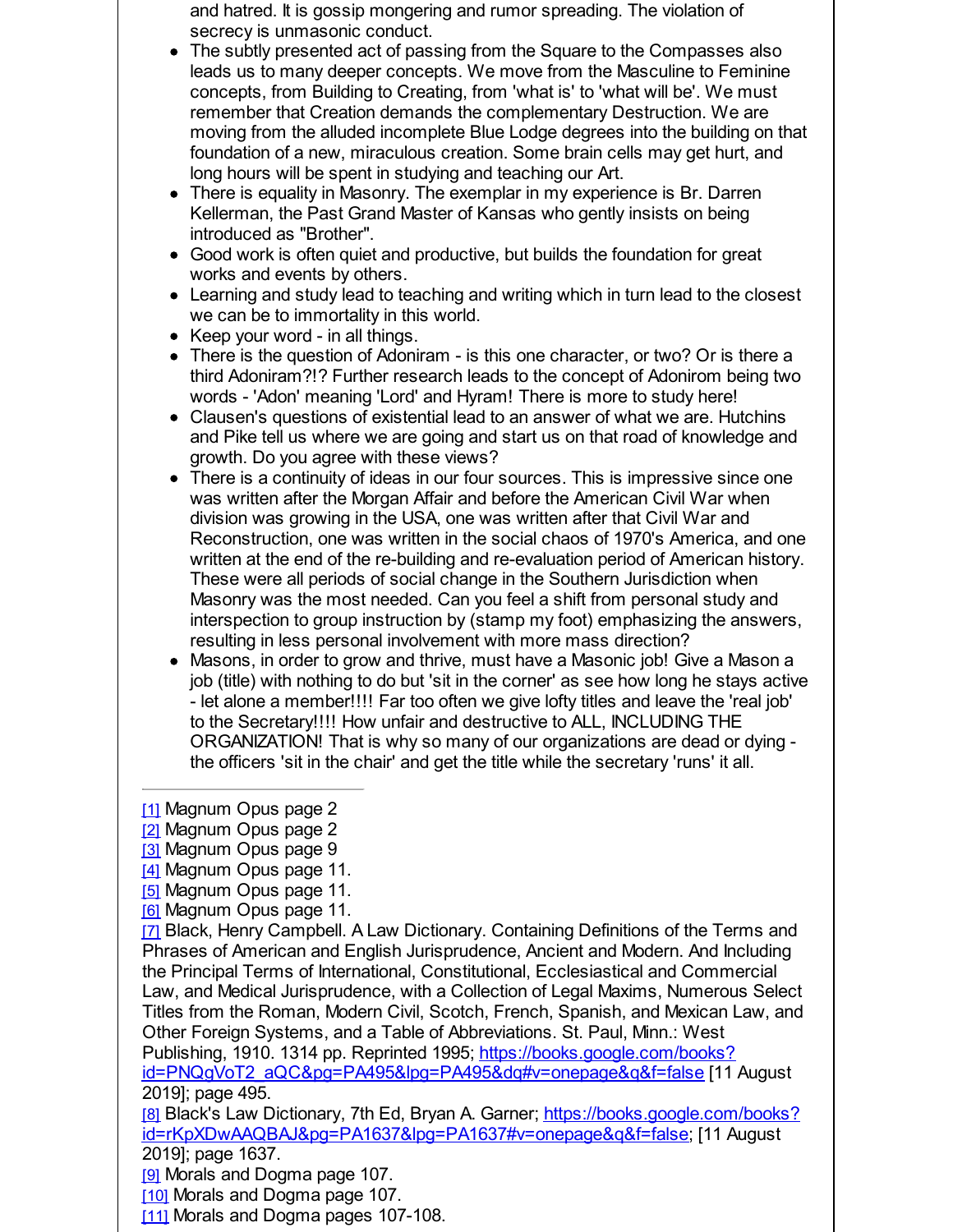[12] Morals and Dogma pages 108-109.

[13] Morals and Dogma page 109.

[14] Morals and Dogma page 112.

[15] Morals and Dogma page 113.

[16] Wikipedia [Sorry, I don't often use Wikipedia as a source but there are SO MANY sources within this Wikipedia article that I needed to include it to get a sense of what Clausen was relating to!]; William Osler; "Sir William Osler, 1st Baronet, FRS FRCP (/ˈɒzlər/; July 12, 1849 - December 29, 1919) was a Canadian physician and one of the four founding professors of Johns Hopkins Hospital. Osler created the first residency program for specialty training of physicians, and he was the first to bring medical students out of the lecture hall for bedside clinical training.[1] He has frequently been described as the Father of Modern Medicine and one of the "greatest diagnosticians ever to wield a stethoscope".[2][3] Osler was a person of many interests, who in addition to being a physician, was a bibliophile, historian, author, and renowned practical joker. One of his achievements was the founding of the History of Medicine Society (previously section) of the Royal Society of Medicine, London.[4]"; [https://en.wikipedia.org/wiki/William\\_Osler](http://r20.rs6.net/tn.jsp?f=001aPJp0zIGhYhUb4mFIddgvlmwvcwTERsfc1_1EobuA-MzzB66UCfiu55TQmLFFpxCCXyQbc8xqPsMAXNNL6JFPfyerbc3w8goX0LkLxIT9em-8uFutm-gjoLKIeV0Wgq6pao0MOkd6M21C56-JDsaCJ127RH6yoPmCvNhipfPG2Rz5E1DxrxbL7Tub5JXXKfW-o_QRST7kt0=&c=&ch=); 14 Aug 2019.

### **The Hostorian's Corner**

### DID YOU KNOW?

A time line of events at the Wichita Scottish Rite Center, Part 3

This will be a continuation of events in the history of the Wichita Scottish Rite. Unless otherwise noted, the notes for the events listed have come from Elmo Lodge of Perfection No. 9 Meeting Minutes.

(*General note*) In May of 1898, the new restoration of the old Y.M.C.A. building for Scottish Rite use is completed and dedication ceremonies are held coinciding with the May 23, 24, 25, 26 "Temple Dedication" reunion class. About \$12,000.00 is spent to remodel the original Y.M.C.A. building including interior arrangement of rooms, stage, scenery, auditorium, costumes, decorations, and furnishings. The auditorium seated about 300. The auditorium was located in the area where the present Lodge Room and adjoining Lounge are located, with the stage on the south side of the room along the wall where the Master's chair is presently situated. The original Y.M.C.A. gymnasium was located in the area where the present Office is located and had a running/walking track around the perimeter. The floor of the gymnasium was the basement floor of the building, and the ceiling was the present ceiling of the office area. A new first floor was added in this area to make the floor for the office area. (*Wichita Eagle, Sunday, May 15, 1898 page 11*)Long article about the new Scottish Rite temple, now receiving the finishing touches. To the original expenditure of \$75,000 by the Y.M.C.A. in erecting this building in 1887-90, the Scottish Rite bodies have added about \$12,000 for interior re-arrangement and furnishings since they acquired the property last January 1.

(*Wichita Beacon, Sunday, May 21, 1898 page 5*)Albert Pike Lodge No. 303 held its first meeting in the new Scottish Rite Cathedral last night. The Lodge meets in the Egyptian Room. (*At that time the Egyptian room was smaller, being two rooms with a wall and double door splitting the room at where the present columns are located. The north room was called the Egyptian room and the south room was called the Turkish room. The Turkish room was used as a candidate lounge for both Albert Pike Lodge and Wichita Consistory. See picture at end of article.*)

In November 1901, a committee was appointed and empowered to negotiate a purchase of the 75' immediately north of the Temple. In December 1901, the committee reported that they were able to secure it at a purchase price of \$3,500.00, The Trustees were then ordered to close the deal. The purchase was completed on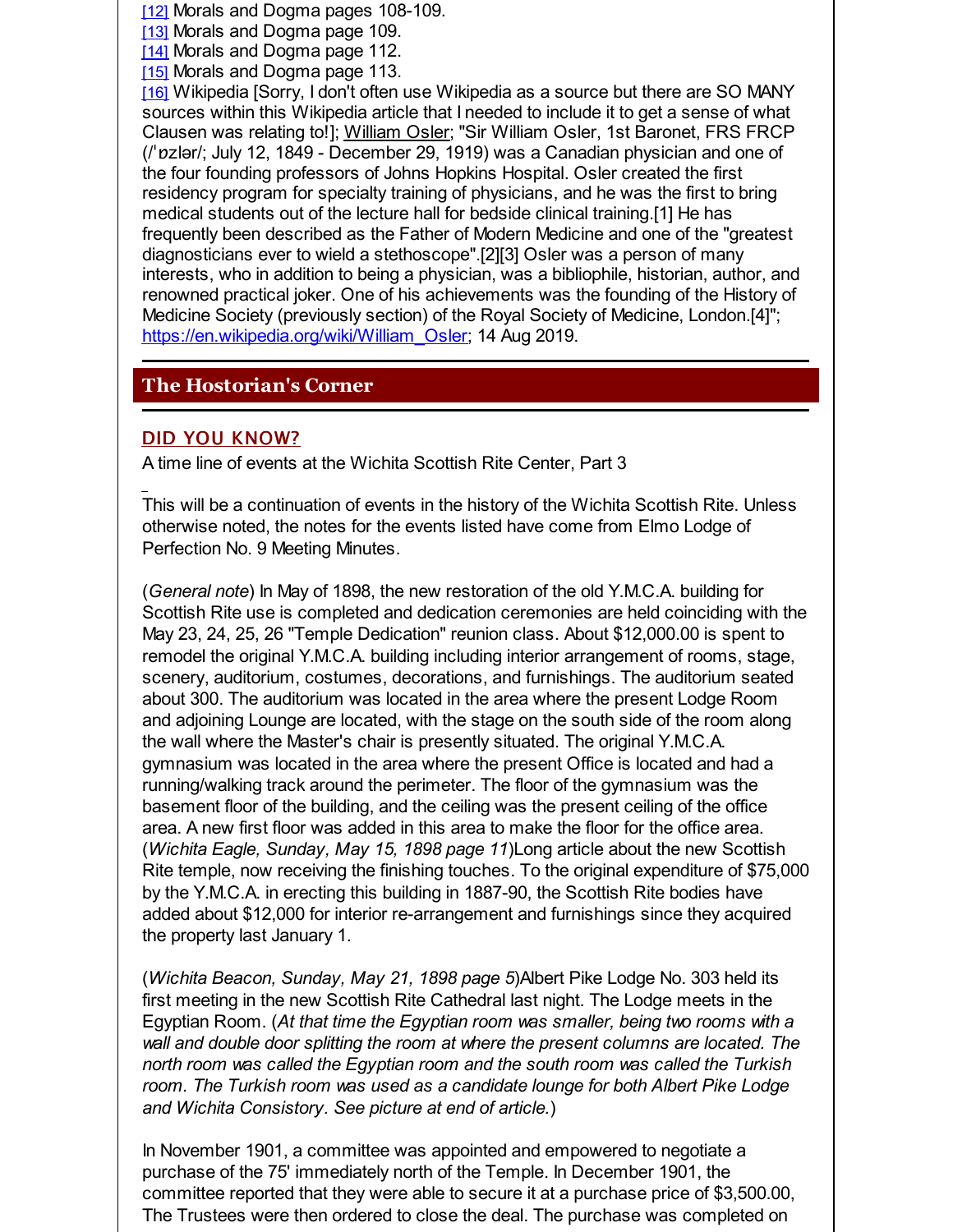November 4, 1902.

In September 1902, a resolution was made to appoint a committee to procure a set of plans and specifications for use in improvements, modifications, and new furnishings of the Temple, or additions thereto. In June 1905, on motion, a committee was appointed to procure plans and specifications and an estimate of the cost for completing alterations and renovations to the Temple necessary to give the Scottish Rite Bodies of Wichita the finest Temple in the West.

(*Wichita Eagle, Friday, December 6, 1901 page 5.*) The Scottish Rite consistory yesterday purchased the three lots just north of present building from W. R. Tucker for \$3,750. On the rear part a \$10,000 addition will be built to enlarge the auditorium and stage and the banquet hall.

(*Wichita Eagle, Sunday, October 12, 1902 page 4.*) Early in the spring the \$20,000 addition planned by the Scottish Rite Masons will be put up. Mr. Elbert Dumont is architect. The addition will be the same number of stories and will occupy the lot to the north of the present structure at Topeka and 1st street. The east line of the addition will be a continuation of the east line of the present building. It will be finished in the same style as the original, a tower being put on the northeast corner. (*If this tower was to mimic the tower at the southeast corner it was never built.*)

In November 1903, a motion carried to draw an order of \$10,200.00 to Presbyterian Board of Relief for Disabled Ministers of Philadelphia, paying off the balance of the Principal of the Mortgage held by them on this building, and interest to January 1904, with a request that the mortgage be released.

In April 1906, the committee that had been appointed to investigate remodeling and redecorating of the present Temple reported that they felt it unwise to alter the Temple at this time. On April 10, 1906, at a special meeting called for the purpose, it was unanimously voted to build a new addition to the North side of the original building and remodel the existing Temple to suit the new conditions. Alteration of the existing Temple to conform to plans submitted from Bro. Elbert Dumont were rejected, and a new addition was proposed to consist of a dining hall, kitchen, auditorium, wardrobe room, and pipe organ. A committee of 9 members were appointed to consult with architects for the new addition.

In May 1906, it was agreed to employ Architect Charles Thompson of Little Rock, Arkansas and Architect C.W. Lewis of Wichita to draw up plans and specifications for the proposed major addition to the building. (*Henry Wallenstein, Jr., another prominent figure in the Wichita Consistory, had numerous inputs to the architects on room arrangements, furnishings, and finishes for the new addition.)* In September of 1906, plans and specifications, completed by the Architects, were accepted by the general membership and the committee was instructed to advertise for bids and proceed with the construction.

(*Wichita Eagle, Tuesday, November 13, 1906 page 6.*) The Scottish Rite Masons will hold groundbreaking ceremonies today for the new addition to their present temple at Topeka and 1st street to cost \$100,000. (*J. Giles Smith was appointed to "throw" the first shovel of dirt at the new Temple addition groundbreaking. See picture at end of article. Bro. Smith was a prominent Wichita Scottish Rite member. See his history at the end of this article.*) Addition will front 75 feet on Topeka, and entire building when complete will be 150 feet by 150 feet.

This will cover the next part in the series of time periods. With the next article, we have a detailed 1908 newspaper article that describes the new addition to the building, giving us insight on original room arrangements and furnishings.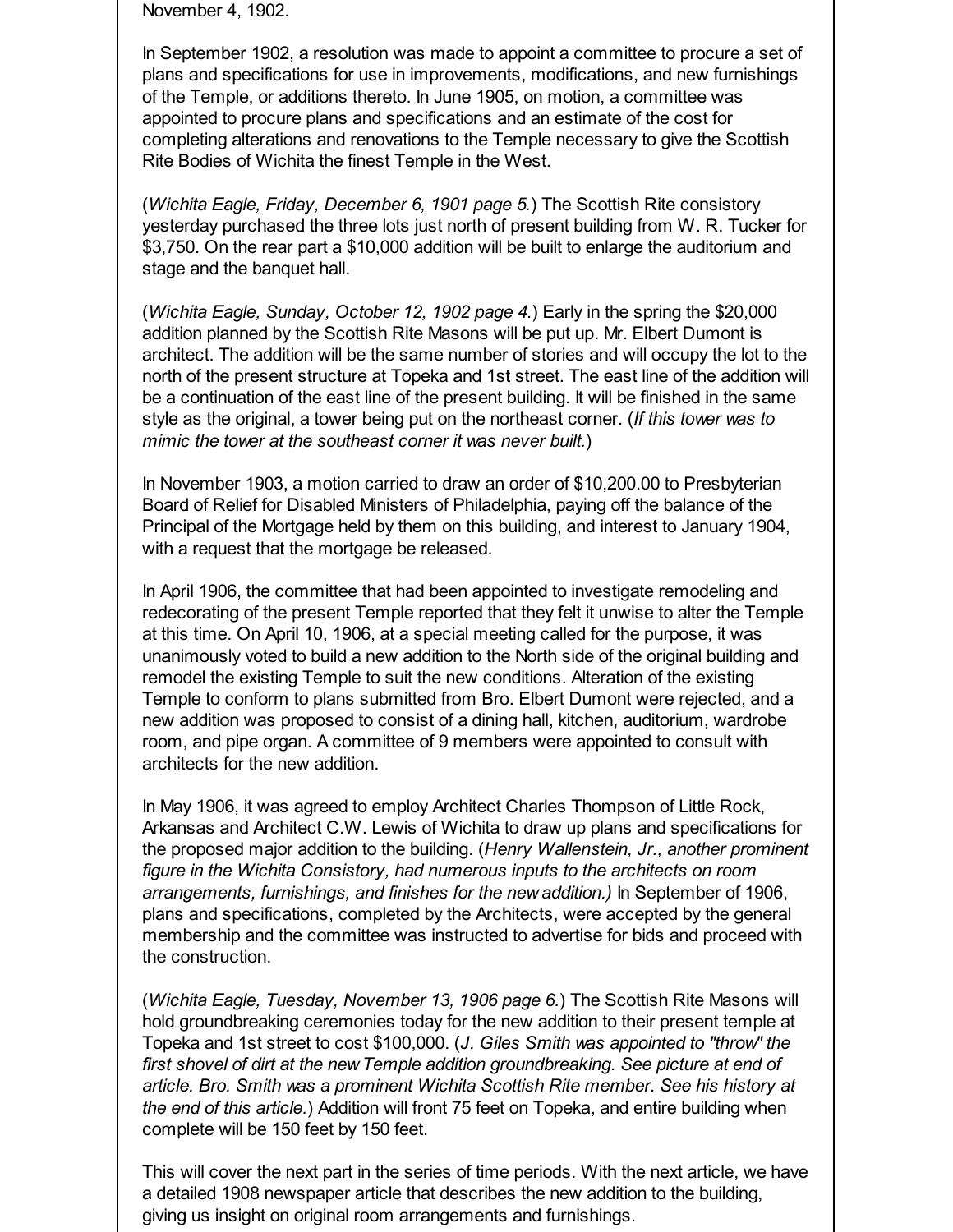References:

Elmo Lodge of Perfection No. 9 meeting minutes.

"A Brief History of the Scottish Rite Bodies in Wichita Kansas", published in the Double Eagle, August 1944.

City abstracts and other miscellaneous archive material.

"To Shine in Use, A Centennial Celebration of the Scottish Rite in Wichita, Kansas", published in 1987 for the Wichita Scottish Rite.

Notes from the Wichita Eagle and Wichita Beacon are from the Tihen Collection of the Special Collections and University Archives - Wichita State University Libraries

# **J. Giles Smith**

(Most information from the Wichita Daily Beacon, January 13, 1906)

J. Giles Smith was born in 1849 and came to Wichita from Indianapolis, IN in 1887. Although very active over the years in the Wichita Scottish Rite, and a prominent figure around the building, not much can be found as to the dates of his Masonic history, other than he was a charter member of Albert Pike Lodge No. 303 and a 33 $^0$  Inspector General, Honorary, of the Wichita Scottish Rite. Most other information has been lost to history.

Mr. Smith was for several years in the plumbing business. Later he was an agent for the New York Life Insurance Co. He was also very active in the real estate business around the area and owned considerable property on at that time the east part of Wichita near Chisolm Creek. Mr. Smith also served several terms on the Wichita City Council. He was involved in the promotion of the Municipal Gas Well on the north part of the City.

Mr. Smith was known as the "Father of Scottish Rite Masonry" in Wichita. Not long after moving to Wichita, Mr. Smith convened a meeting on May 21, 1887 for the purpose of organizing a Lodge of Perfection, with E.T. Carr, Inspector General in Kansas, meeting with the Brethren. There were twelve charter members present: Jeremiah S. Cole, John L. Boyd, John W. Shultz, Salmon T. Tuttle, Charles Balance, Robert H. Smith, Oliver P. Hood, J. Giles Smith, Harry C. Gager, John T. Sargent, Samuel H. Horner, and Edward Goldberg. The inaugural meeting of Elmo Lodge of Perfection was held on June 28, 1887.

Mr. Smith was the first Scottish Rite Mason in the Wichita Valley to be coroneted a 33 $^0$ Inspector General, Honorary. He was also for a time the Deputy Inspector General for the Valley of Wichita.

Mr. Smith died on January 13, 1906 at the age of 57. He left a wife, son, and Daughter.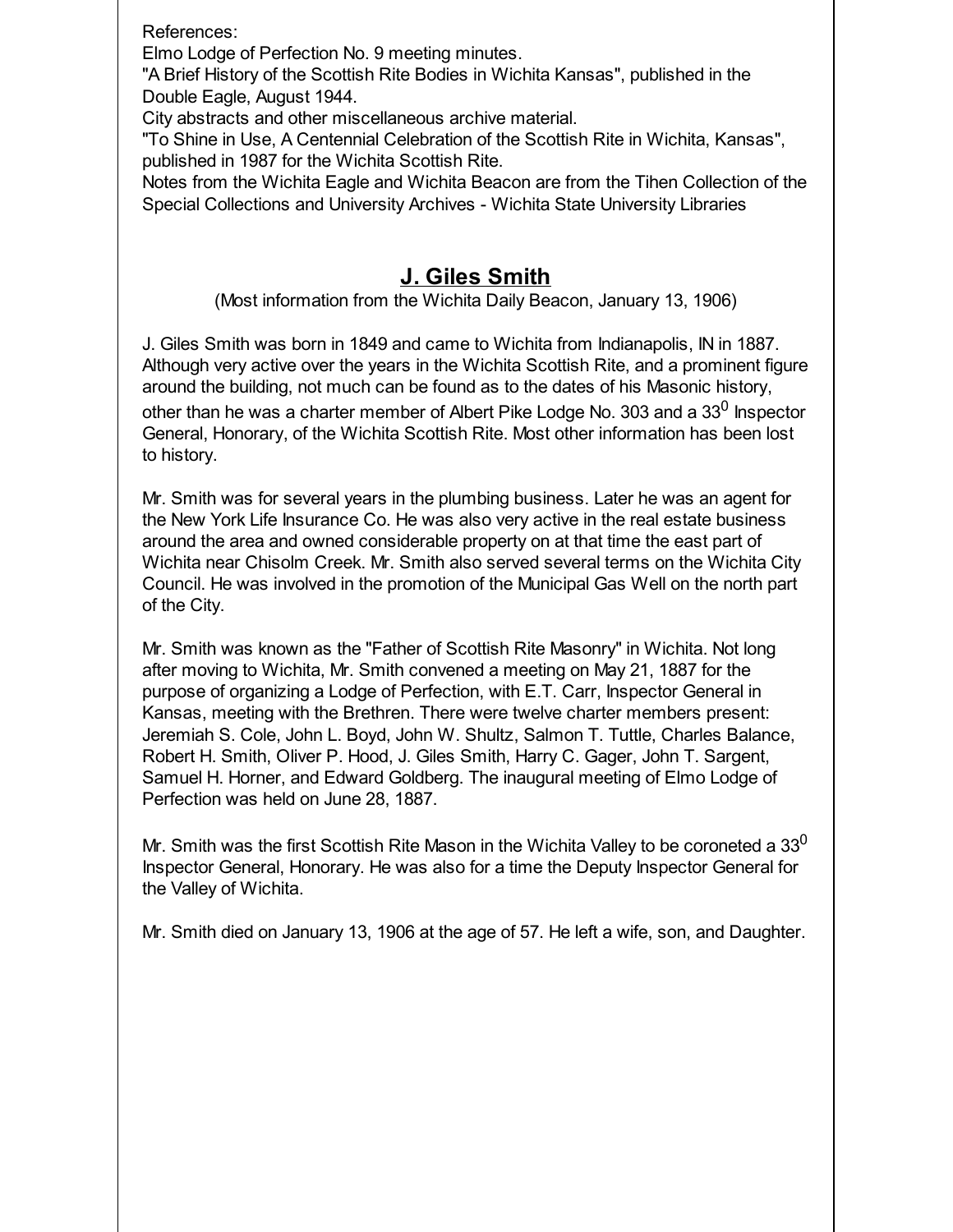

Turkish Room south of Egyptian Room. Door at right leads into Egyptian Room and door at left leads into the hall.